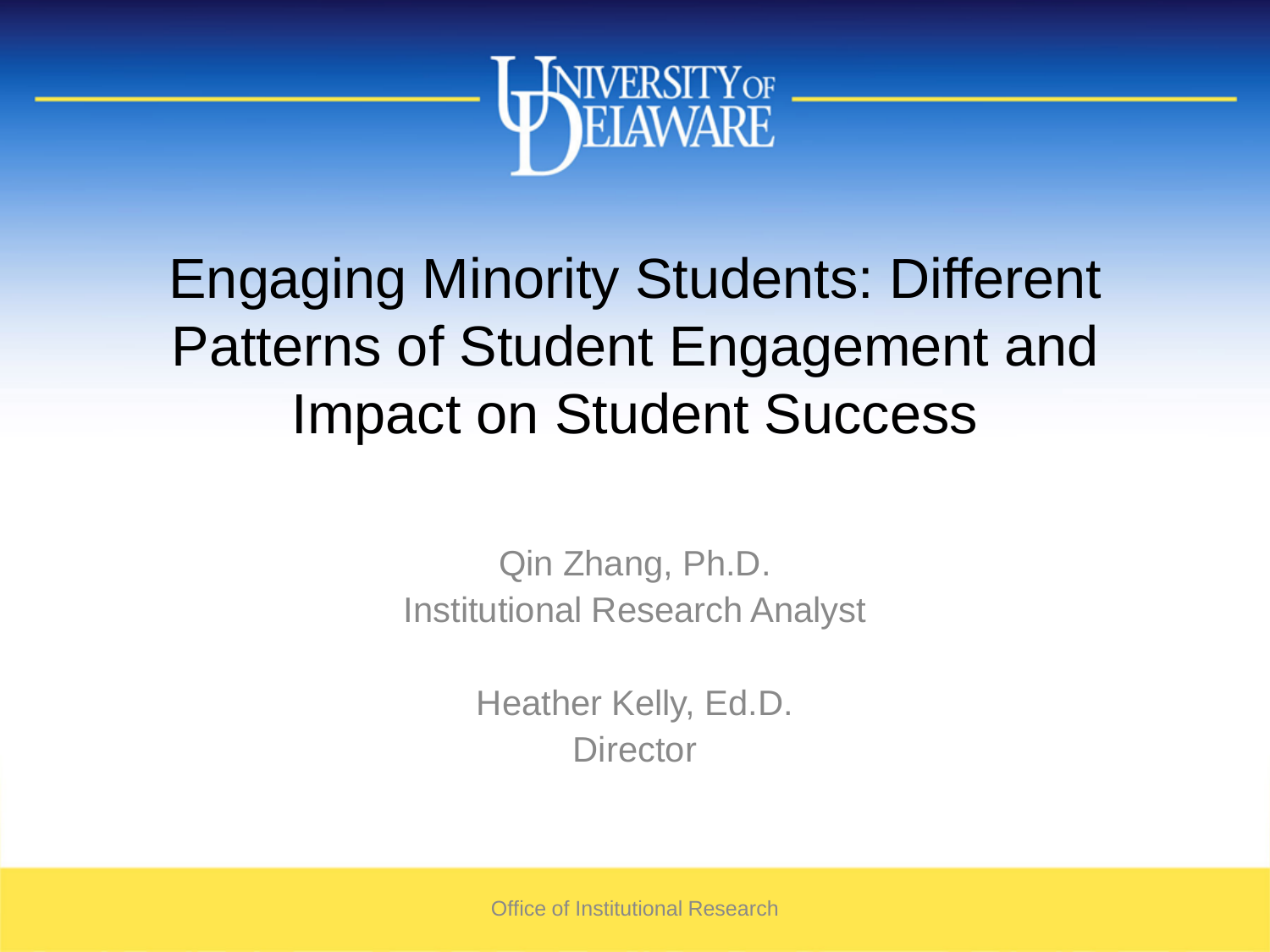

#### University of Delaware

- Located in suburban Newark, Delaware midway between Philadelphia and Baltimore
- Origins back to 1743, was chartered in 1833
- Public, State Assisted University



- **Research University (very high** research activity)
- UD offers 150 undergraduate and 173 graduate programs in 7 **Colleges**
- Fall 2011 Newark Campus enrollment totaled 16,340 undergraduate and 3,617 graduate students
- 1,131 full time faculty members of whom 858 are Tenured/Tenure Track (76%)
- On average, 92% of freshmen return sophomore year and more than 3 out of 4 students graduate in five years
- 92% of first-time freshmen and 44% of undergraduates live in university housing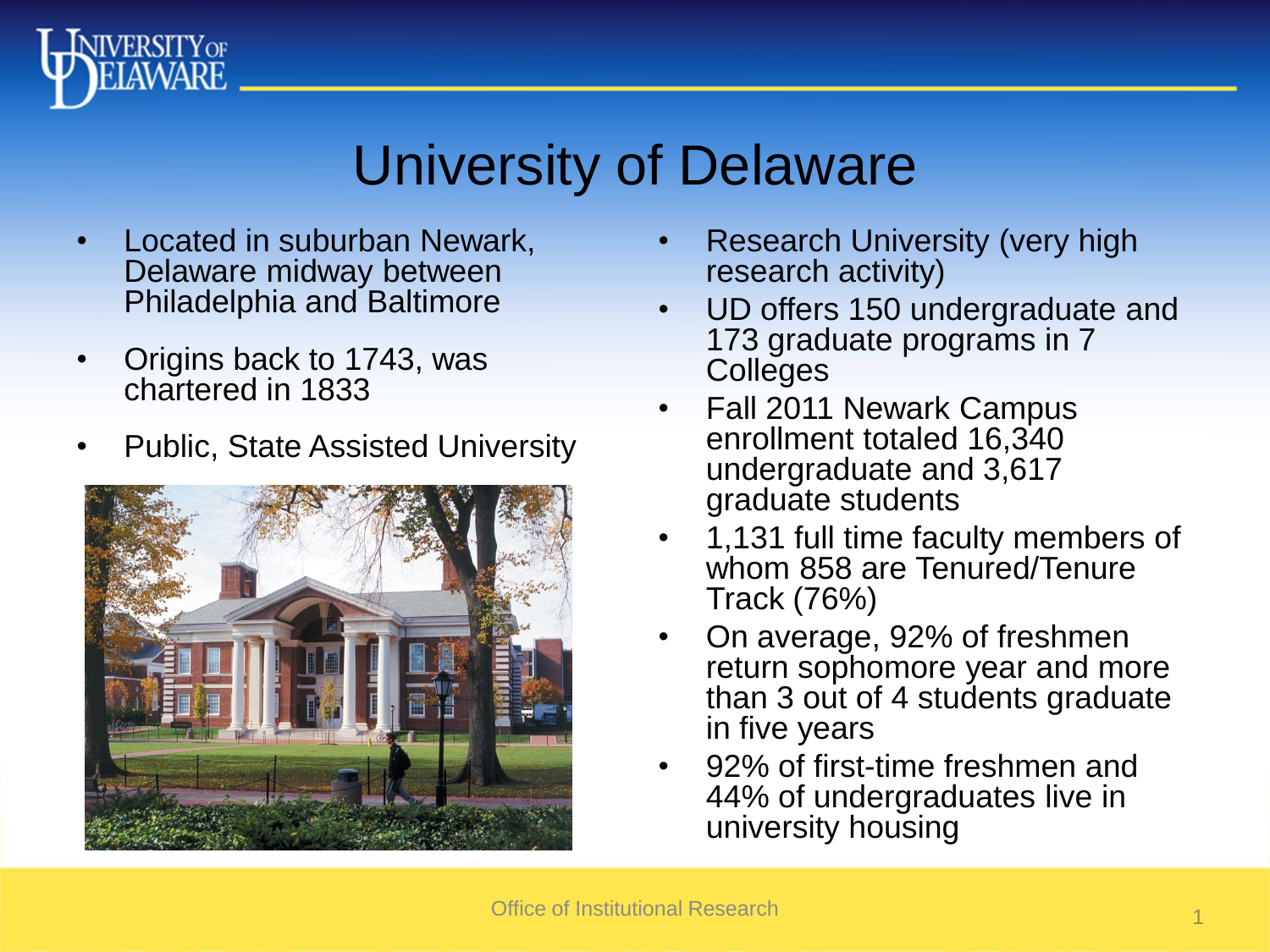

## [College Experience] Conceptual Model



Source: Pike, G. R., & Kuh, G. D. (May/June 2005). First- and Second-Generation College Students: A Comparison of Their Engagement and Intellectual. *The Journal of Higher Education, 76*(3), 276-300.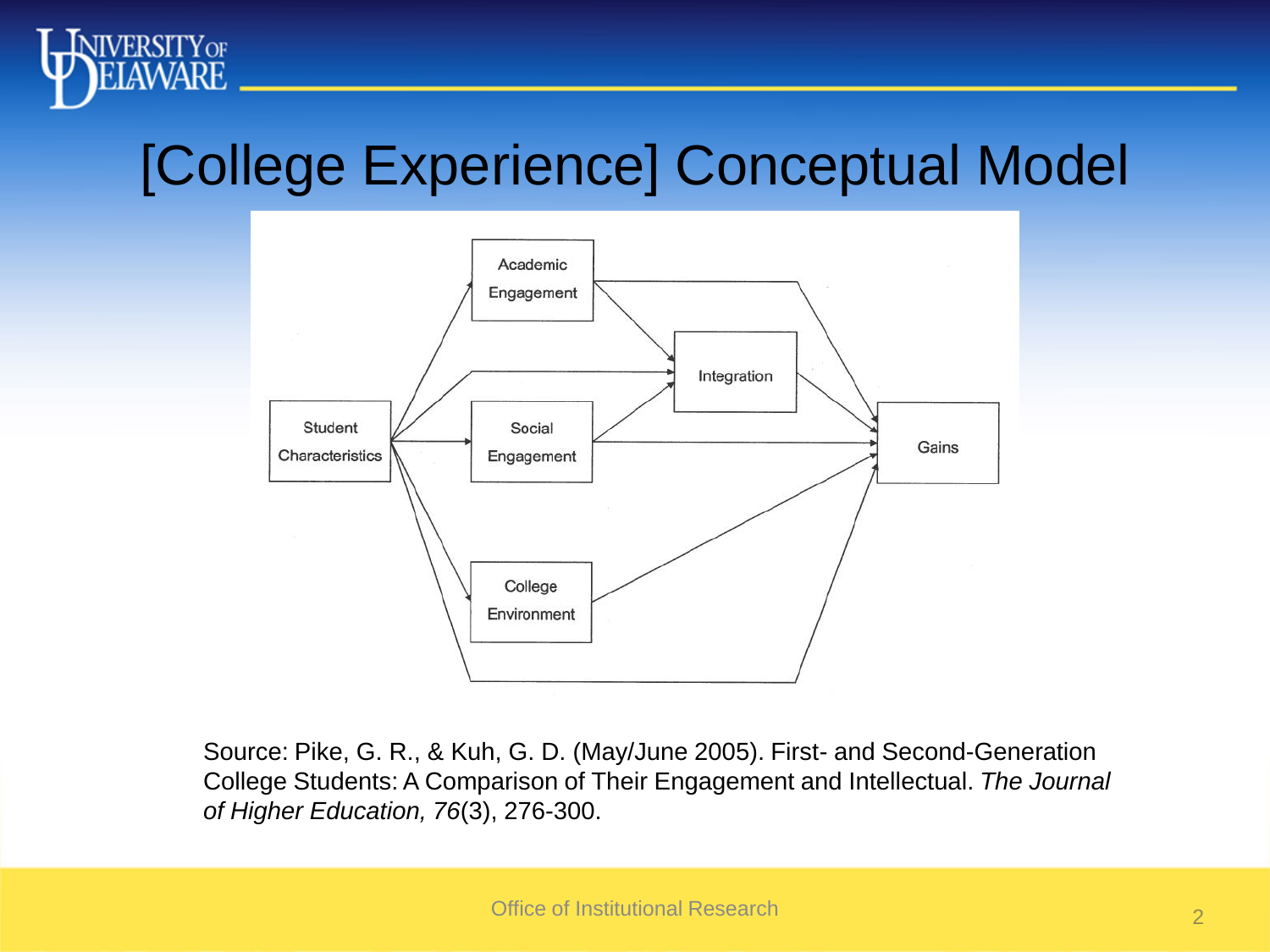



Source: Kuh, G. D., Kinzie, J., Buckley, J. A., Bridges, B. K., & Hayek, J. C. (2006, July). *What matters to student success: A review of the literature.* Washington, DC: National Postsecondary Education Cooperative.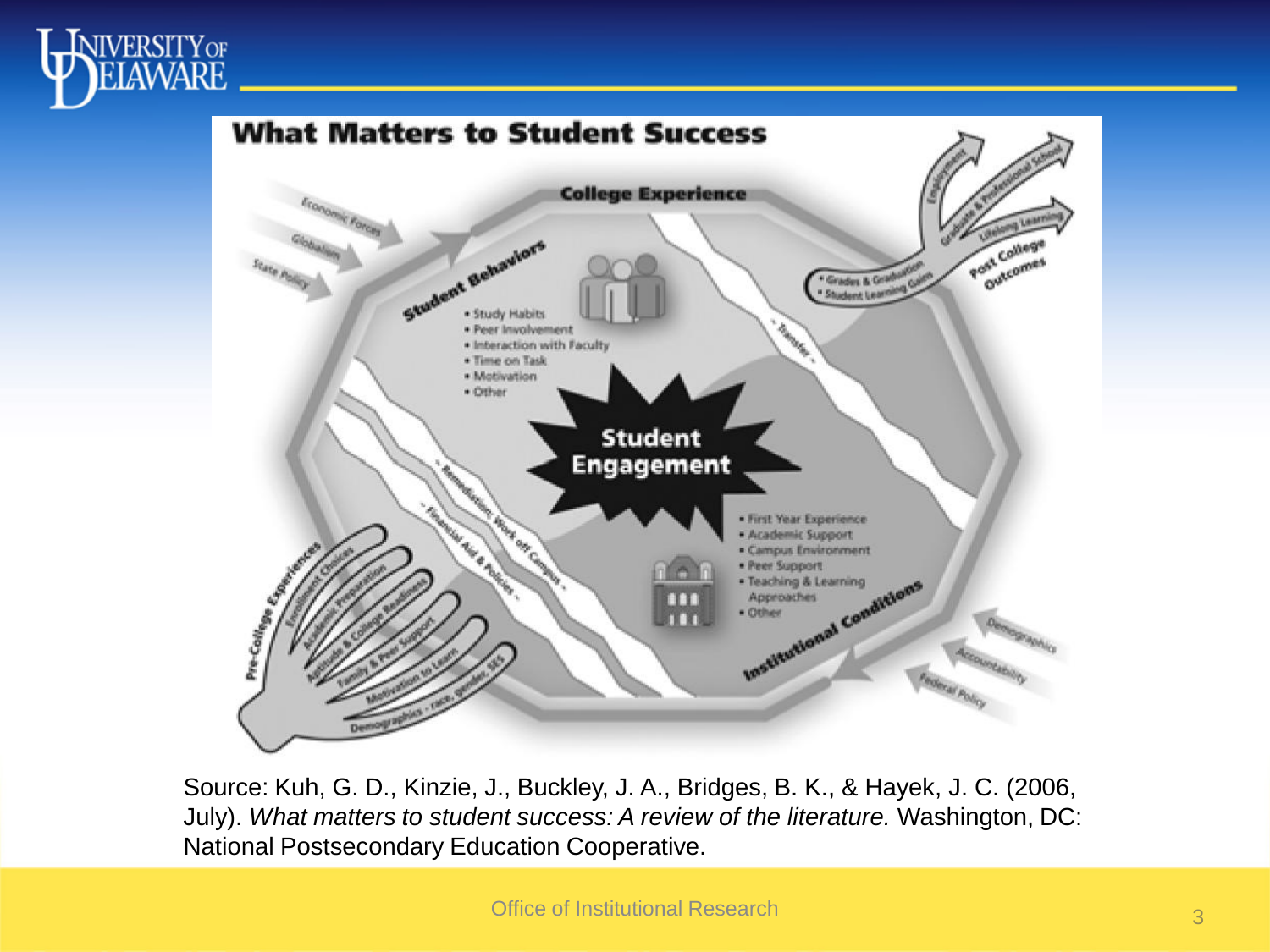

# Why the Concern? What does the literature tell us?

- Enrollment and persistence rates of African American, Latino, and Native American students continue to lag behind White and Asian students. These rates for Latino students also trail all other ethnic groups.
- NSSE and CCSSE studies indicate students regardless of race and ethnicity engage in effective educational practices at comparable levels. Here are some exceptions:
	- Asian Pacific Americans and African Americans are somewhat more likely to take part in enriching educational experiences than their peers.
	- African Americans report more active and collaborative learning activities; Asian Pacific Americans are the least engaged in this area.
	- Latinos/as and Whites are the two groups most satisfied with their college experience; African American students are generally least satisfied (NSSE 2005).

Source: Kuh, G. D., Kinzie, J., Buckley, J. A., Bridges, B. K., & Hayek, J. C. (2006, July). *What matters to student success: A review of the literature.* Washington, DC: National Postsecondary Education Cooperative.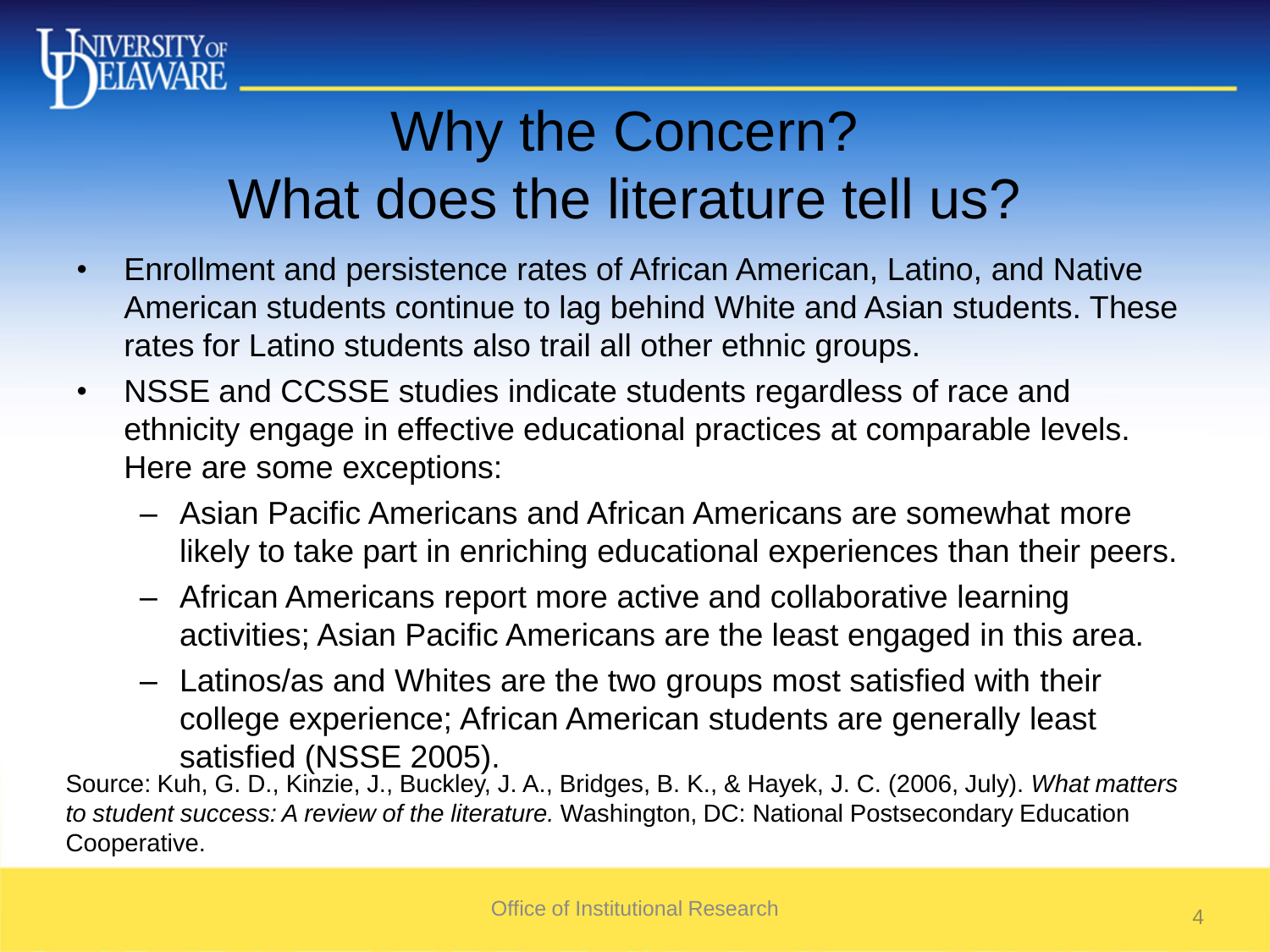



| <b>Race/Ethnicity</b> | 2005  | 2006<br>2007 |        | 2008   | 2009  |
|-----------------------|-------|--------------|--------|--------|-------|
| Overall               | 90.3% | 90.4%        | 91.4%  | 91.2%  | 92.0% |
| <b>Black</b>          | 87.0% | 88.4%        | 89.2%  | 86.8%  | 86.2% |
| Hispanic              | 85.8% | 88.4%        | 91.4%  | 91.8%  | 90.6% |
| Asian                 | 87.7% | 88.6%        | 91.0%  | 92.7%  | 82.9% |
| American Indian       | 84.2% | 71.4%        | 100.0% | 100.0% | 75.0% |
| White                 | 91.0% | 90.6%        | 91.8%  | 91.4%  | 92.3% |
| Non-Resident Alien    | 77.8% | 100.0%       | 87.9%  | 86.4%  | 91.9% |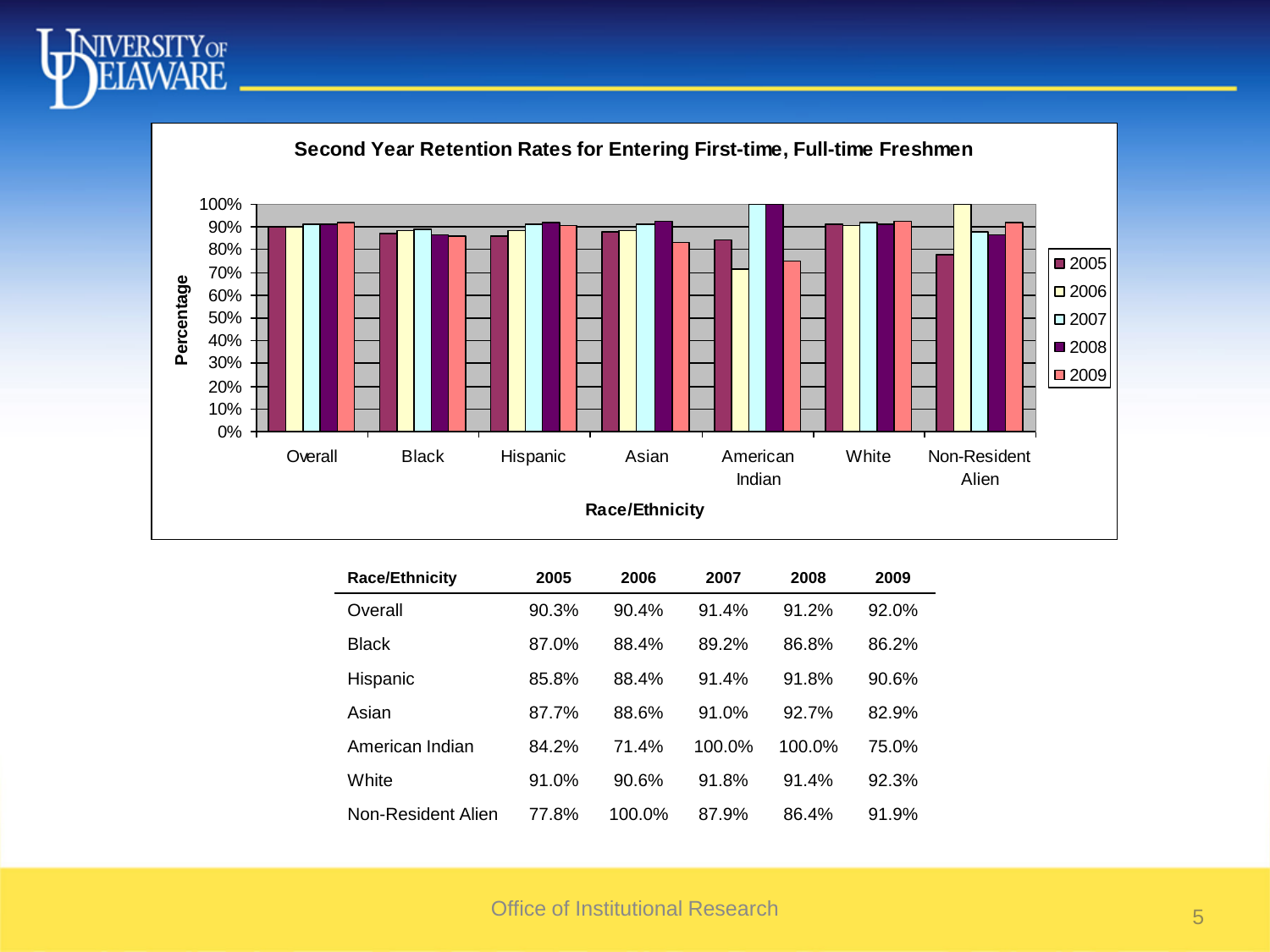



| <b>Race/Ethnicity</b> | 2000  | 2001  | 2002  | 2003  | 2004  |
|-----------------------|-------|-------|-------|-------|-------|
| Overall               | 75.6% | 77.5% | 79.5% | 75.3% | 77.1% |
| <b>Black</b>          | 63.3% | 65.8% | 58.9% | 61.6% | 56.3% |
| Hispanic              | 71.3% | 68.9% | 73.4% | 69.7% | 70.5% |
| Asian                 | 74.3% | 73.8% | 79.2% | 72.2% | 73.7% |
| American Indian       | 66.7% | 54.5% | 57.1% | 50.0% | 85.7% |
| White                 | 76.7% | 78.8% | 81.1% | 76.9% | 79.2% |
| Non-Resident Alien    | 50.0% | 75.0% | 57.9% | 76.2% | 53.8% |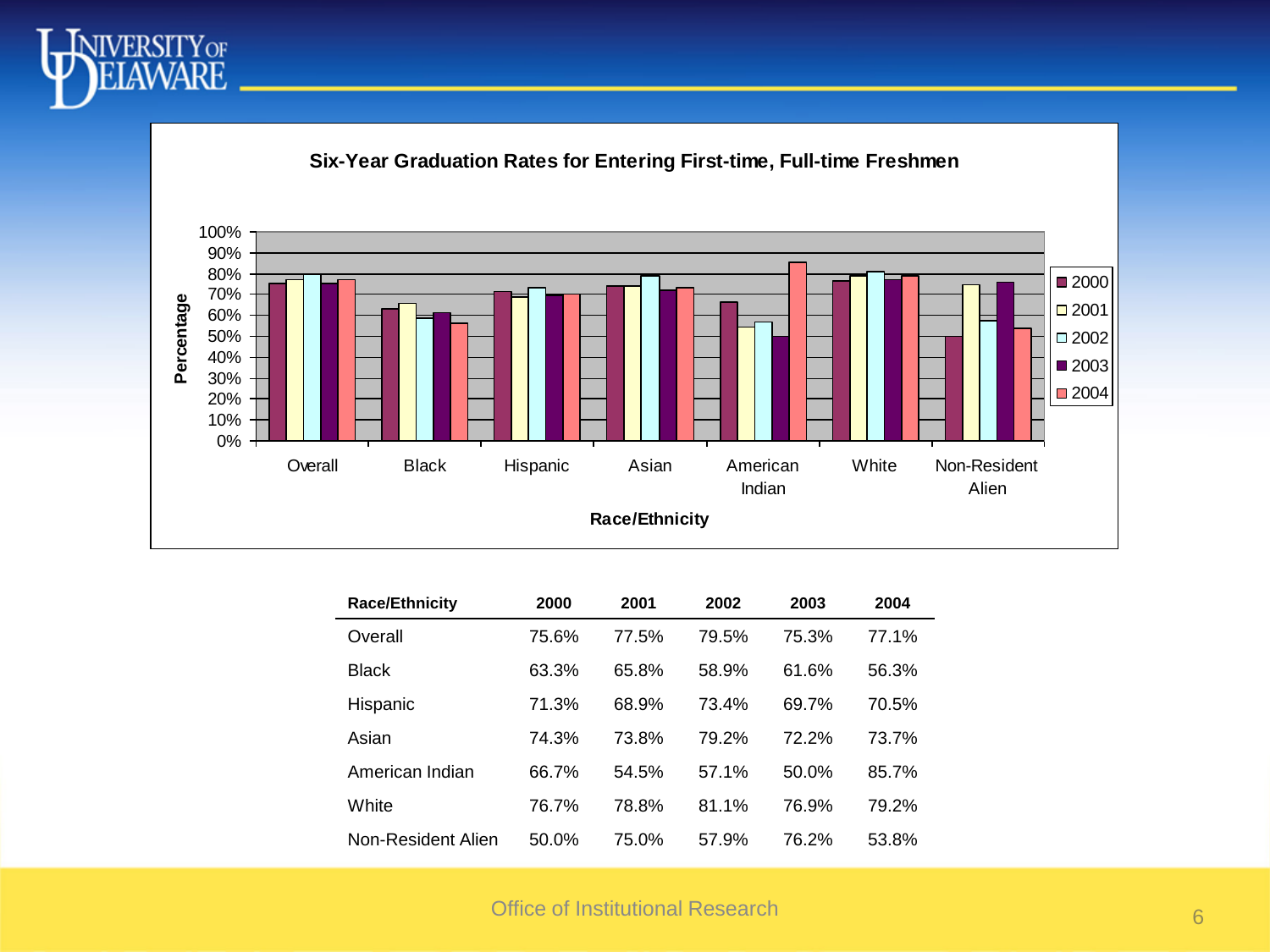

## What is Our Goal?

- Increase enrollment and persistence trends for underrepresented minorities (African-American, Hispanic, and American Indian).
- Provide an environment where all students have a positive college experience and succeed.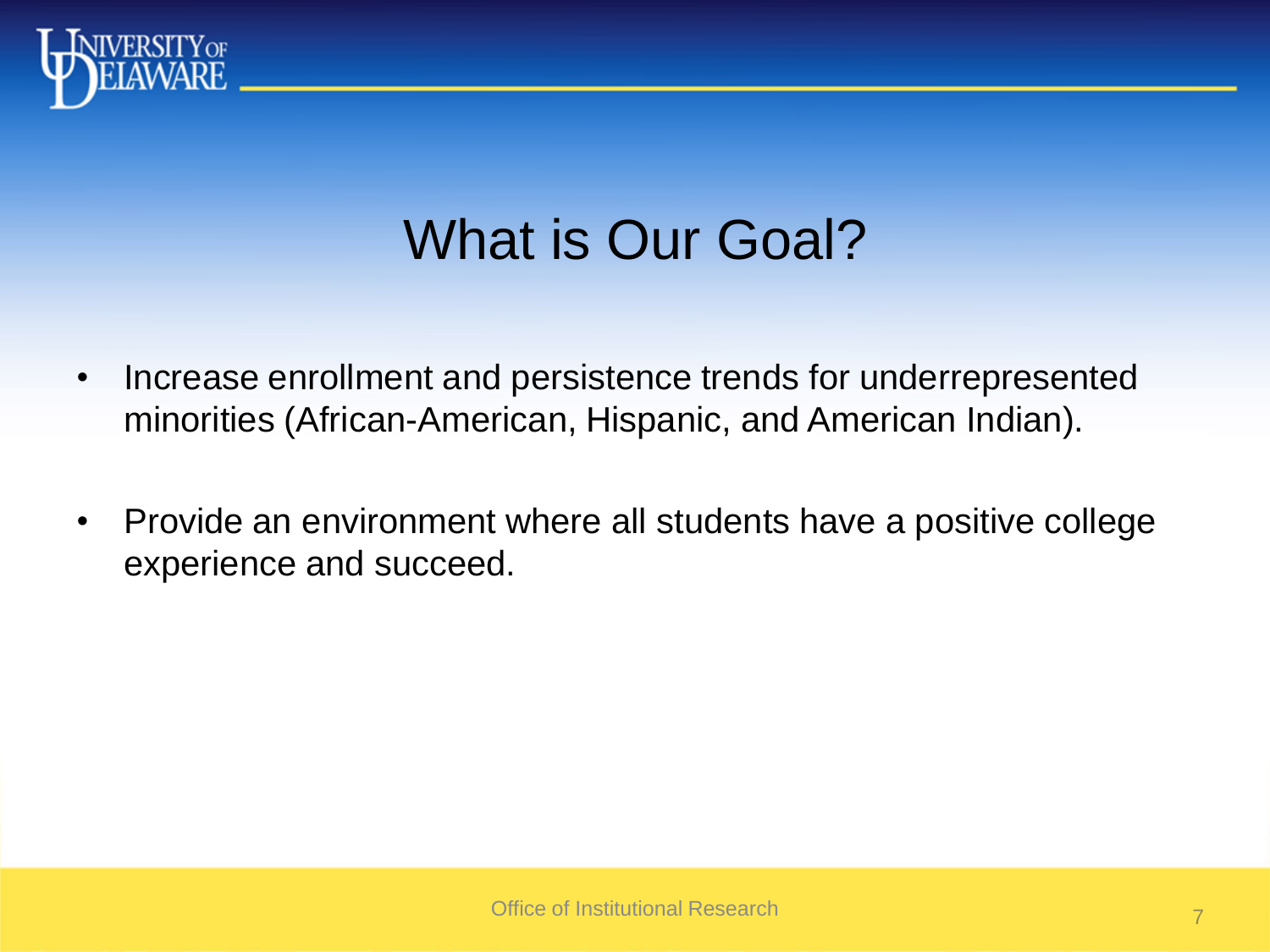

#### Research Questions

- In this predominantly white undergraduate population, do minority students have same level of educational engagement compared with their white peers?
- How does student ethnic background, in combination with student involvement in various educational activities, shape student outcomes?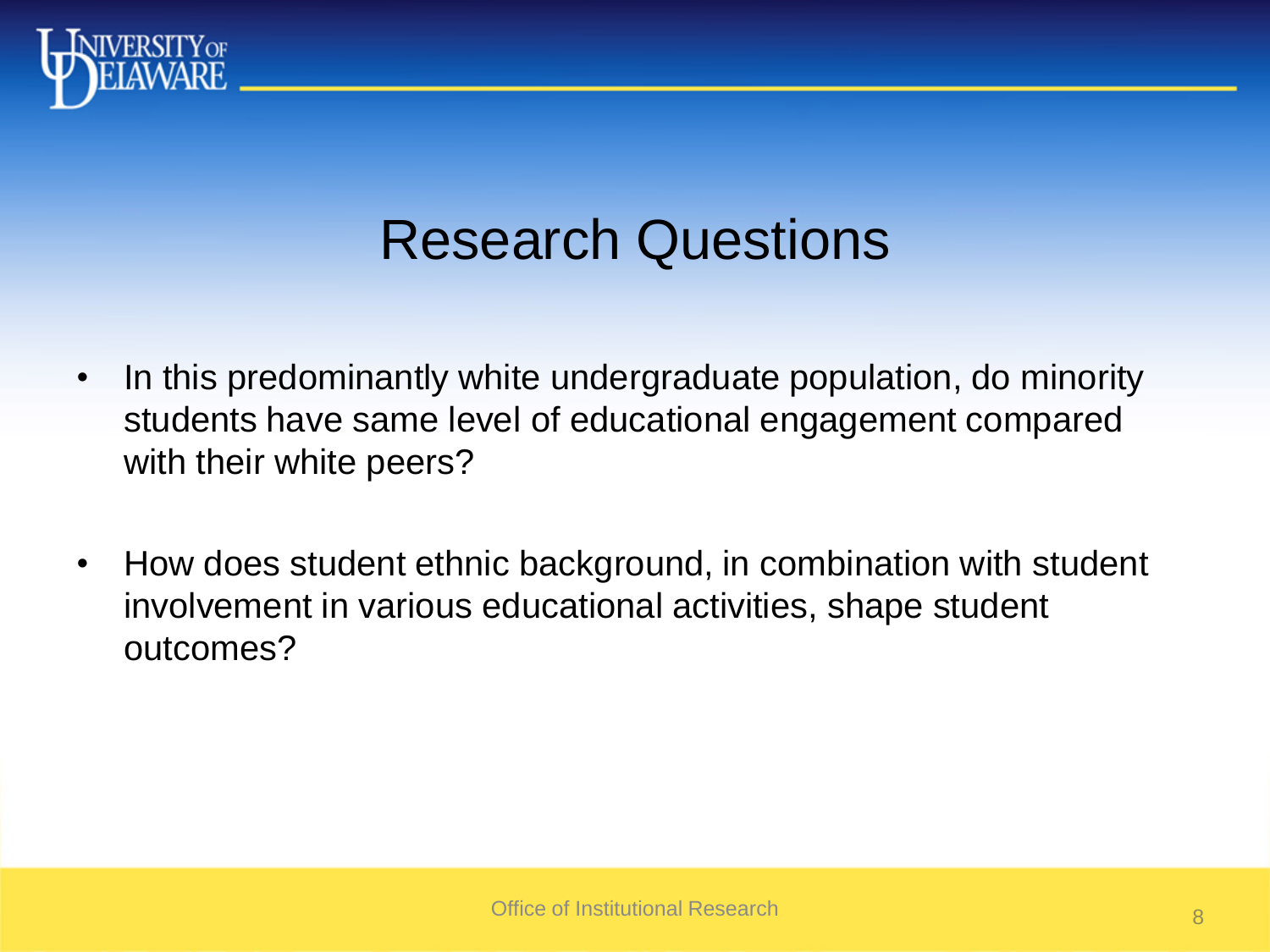

# Data Source = NSSE Why NSSE?

- National data collection directed at measuring the extent to which students are engaged with faculty, with each other, and with their studies.
- Examines the extent to which they read and write, make use of technology, engage in a broad range of learning activities, and are satisfied with their college experience.
- NSSE is typically administered to freshmen and seniors to assess differences in level of engagement between the first and fourth year of college.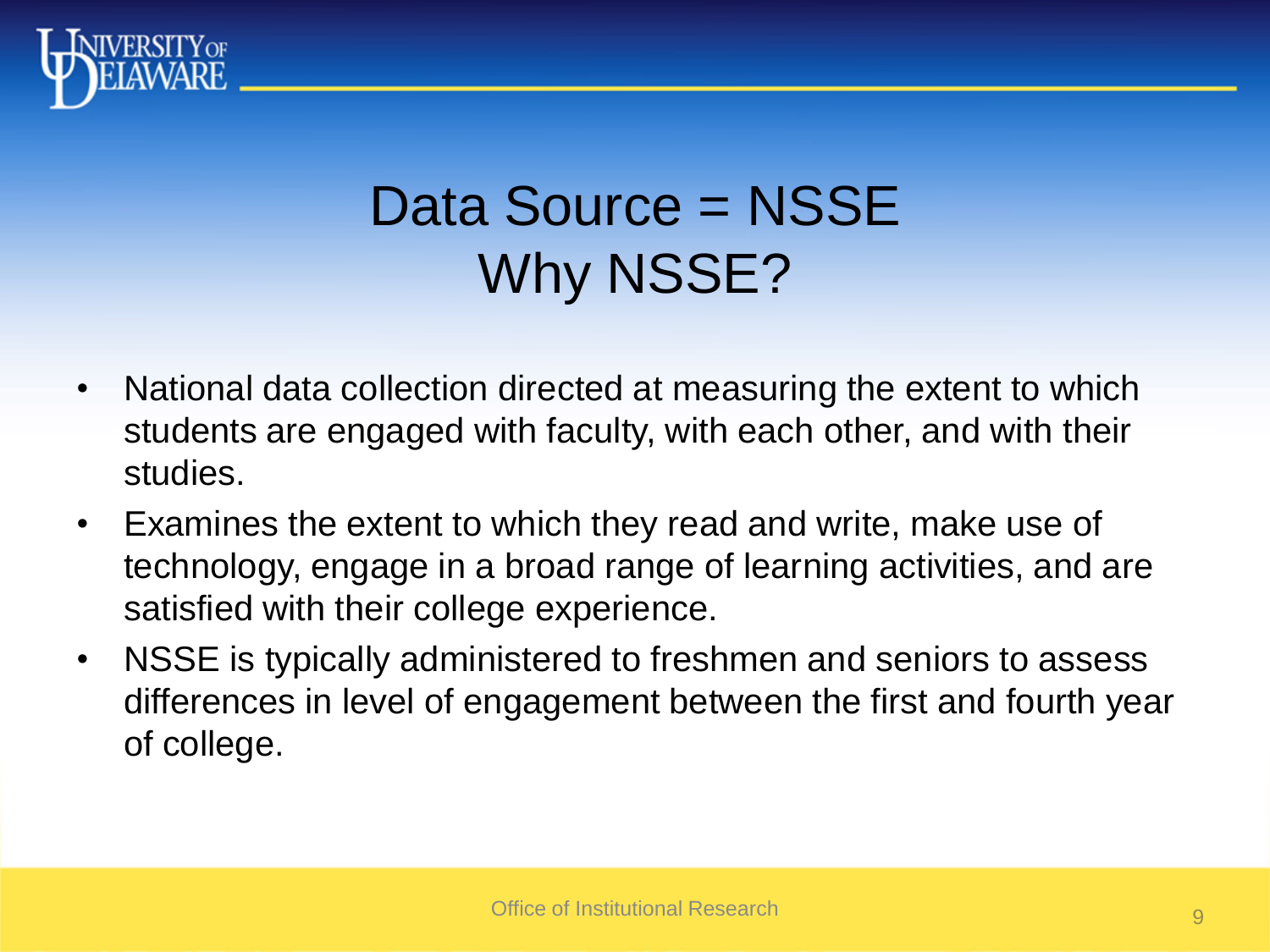

# **Methodology**

- Student responses to the 2008 NSSE administration matched with UDSIS student data
- 1,269 students completed survey, including 649 freshmen and 620 senior students (32% overall response rate; 33% freshmen and 31% senior))
- Freshmen and senior student responses are analyzed separately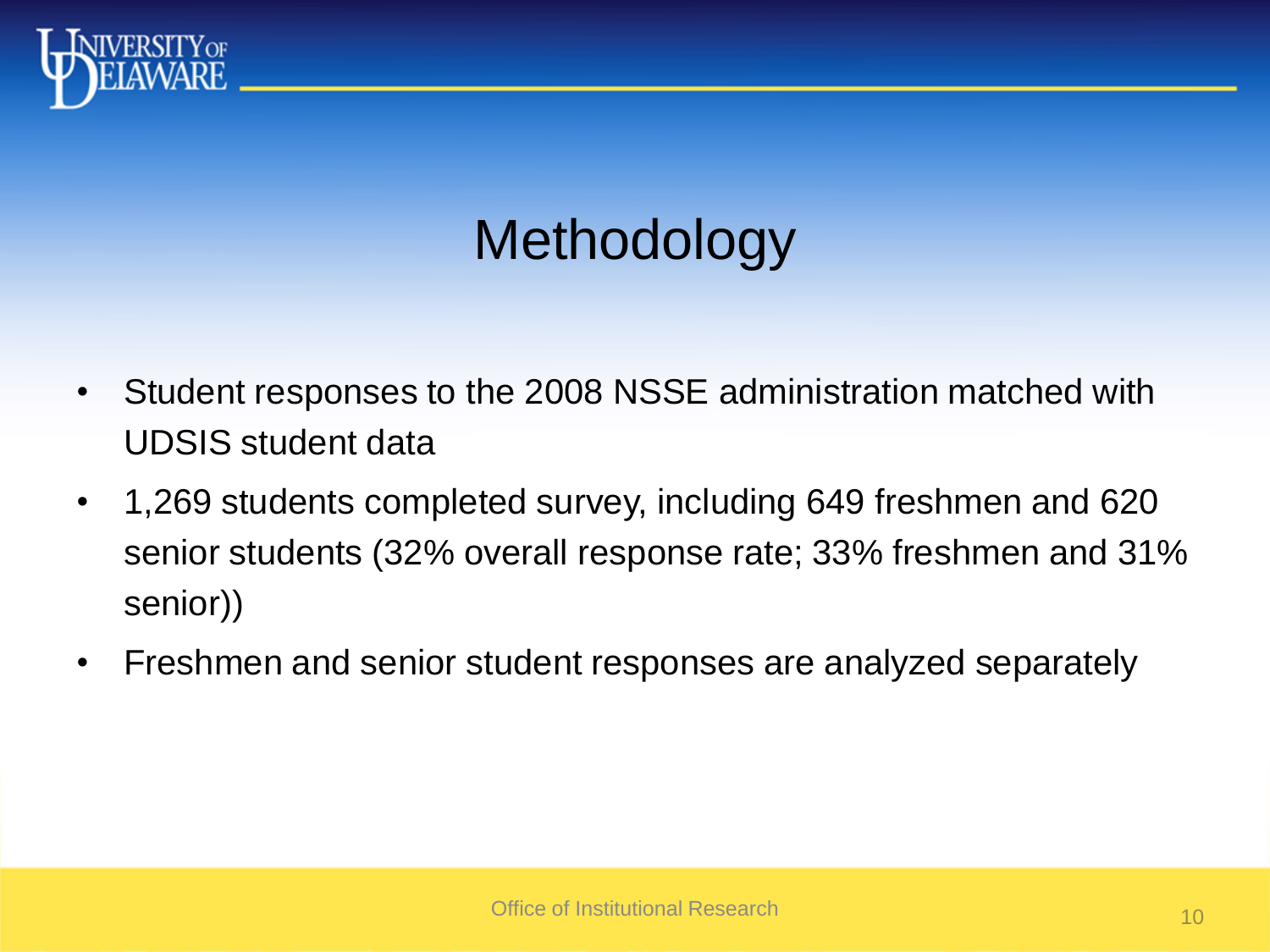#### Student Demographics Fall 2008

#### Degree-seeking Undergraduates (include first-time first-year)

**ERSITY** OF WARE

#### *Race/Ethnicity* Count Percentage American Indian or Alaska Native 48 0% Asian or Pacific Islander 688 4% Black, non-Hispanic 817 5% White, non-Hispanic 12,376 80% Hispanic 821 5% Nonresident aliens 171 1% Race/ethnicity unknown 486 3% Total 15,407 100%

|                          | UD       |         | Research - High Activity |         | <b>Actual-Aspire Peers</b> |         |
|--------------------------|----------|---------|--------------------------|---------|----------------------------|---------|
|                          | Freshmen | Seniors | Freshmen                 | Seniors | Freshmen                   | Seniors |
| Race/Ethnicity           |          |         |                          |         |                            |         |
| Native American          | 0%       | 0%      | $1\%$                    | 0%      | $0\%$                      | 0%      |
| Asian/Pacific Islander   | $4\%$    | $4\%$   | 12%                      | 10%     | 11%                        | 9%      |
| Black/African American   | $4\%$    | $2\%$   | $5\%$                    | $4\%$   | $4\%$                      | $4\%$   |
| White, Non-Hispanic      | 78%      | 82%     | 70%                      | 72%     | 71%                        | 73%     |
| Mexican/Mexican-American | $1\%$    | $0\%$   | $1\%$                    | $1\%$   | $1\%$                      | $1\%$   |
| Puerto Rican             | $1\%$    | $0\%$   | $1\%$                    | $0\%$   | $1\%$                      | $1\%$   |
| Other Hispanic or Latino | $3\%$    | $2\%$   | $3\%$                    | $2\%$   | $2\%$                      | $2\%$   |
| Multiracial              | $2\%$    | $2\%$   | $3\%$                    | $3\%$   | $2\%$                      | $2\%$   |
| Other                    | $1\%$    | $1\%$   | $1\%$                    | $1\%$   | $1\%$                      | $1\%$   |
| I Prefer Not To Respond  | $6\%$    | 5%      | $5\%$                    | $6\%$   | $5\%$                      | $6\%$   |

NSSE Response Patterns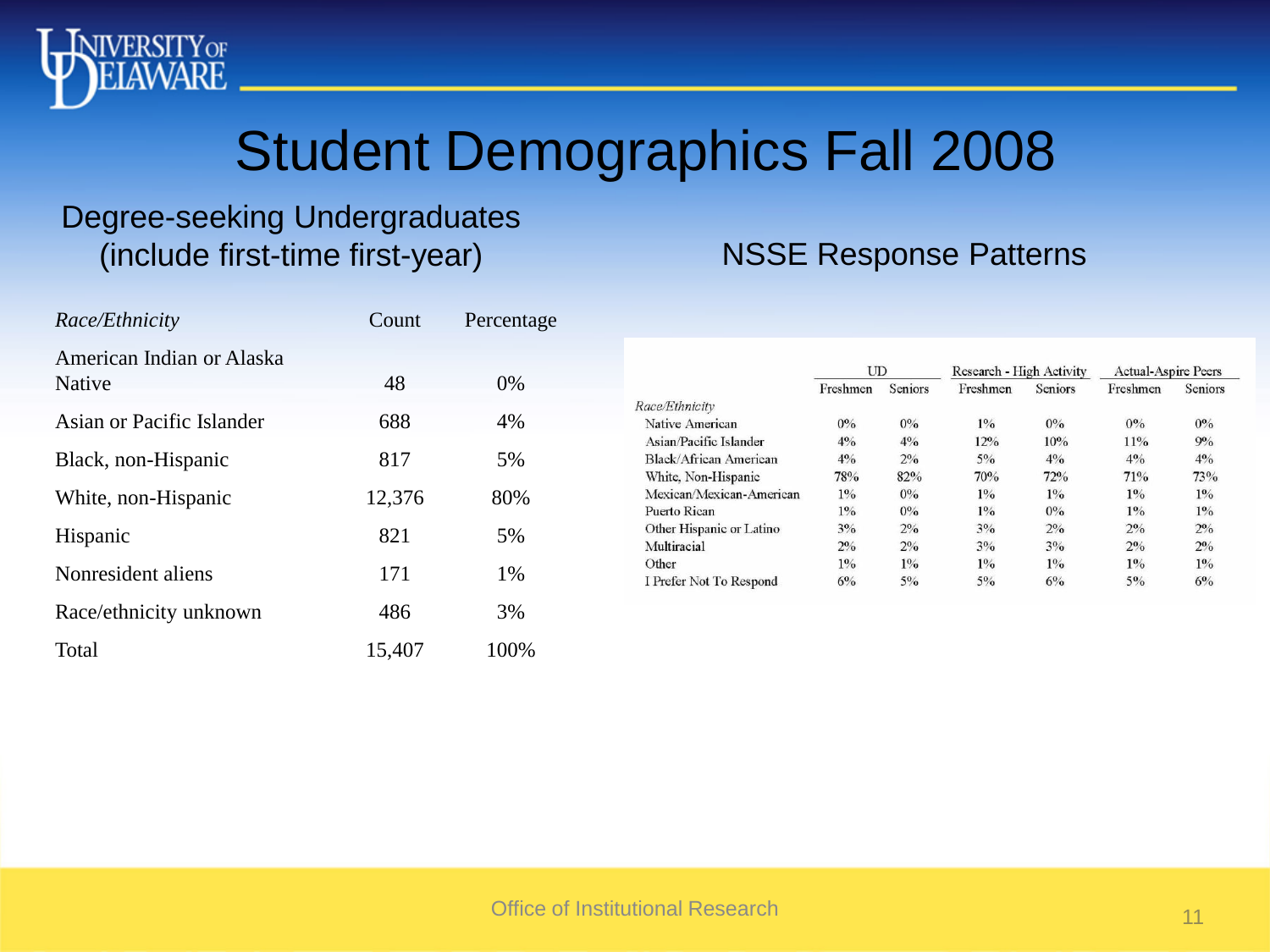

#### Variable Specification

- Indicators of student success: cumulative GPA in Spring 2008 and first-year retention (freshmen retained in Fall 2008)
- Measures of Engagement: Five NSSE Benchmarks of Effective Educational Practices
	- Level of Academic Challenge
	- Active and Collaborative Learning
	- Student-Faculty Interaction
	- Enriching Educational Experiences
	- Supportive Campus Environment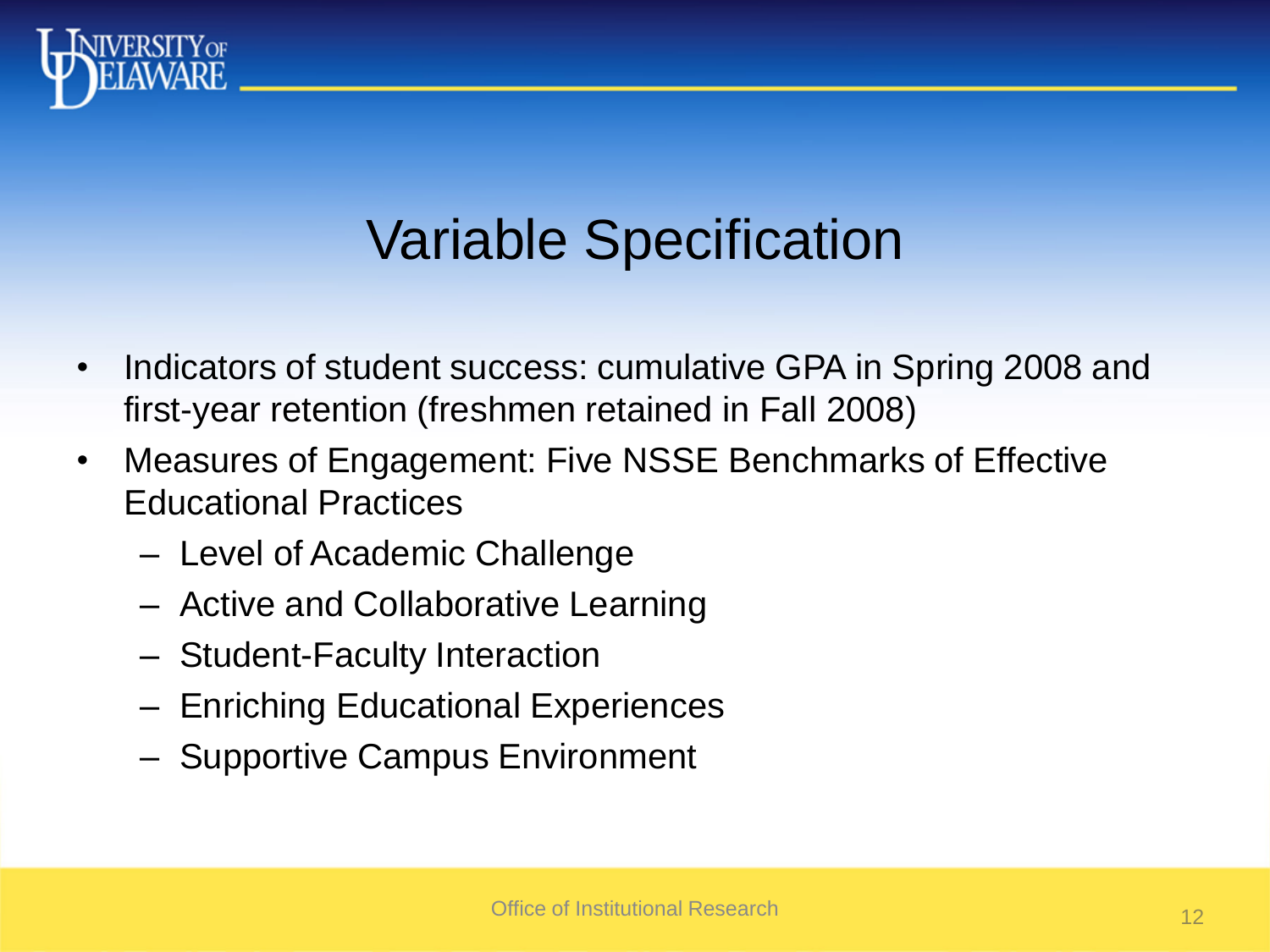

## Variable Specification (continued)

- Ethnicity: URM (African-American, Hispanic, and American Indian); Asian; Other; and White (as base category)
- Other demographic control variables
	- gender
	- total SAT score
	- full-time versus part-time status
	- on-campus living versus commuter status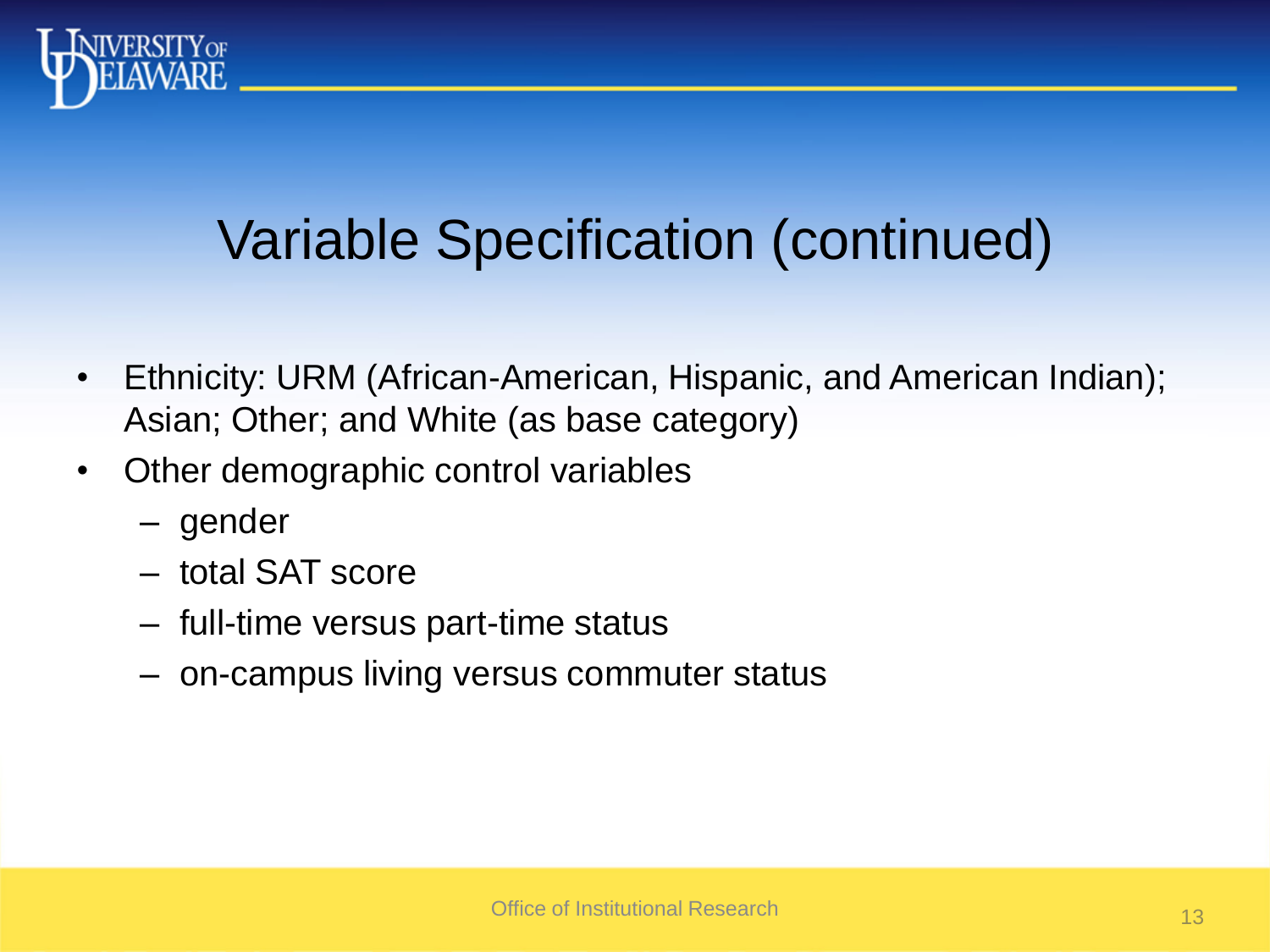

#### Data Analyses

- First Stage: Multiple Linear Regression
	- Dependent variable: NSSE benchmarks
- Second Stage: Multiple Linear regression
	- Dependent variable: cumulative GPA
- Third Stage: Logistic Regression
	- Dependent variable: retention (1: retained; 0: not retained)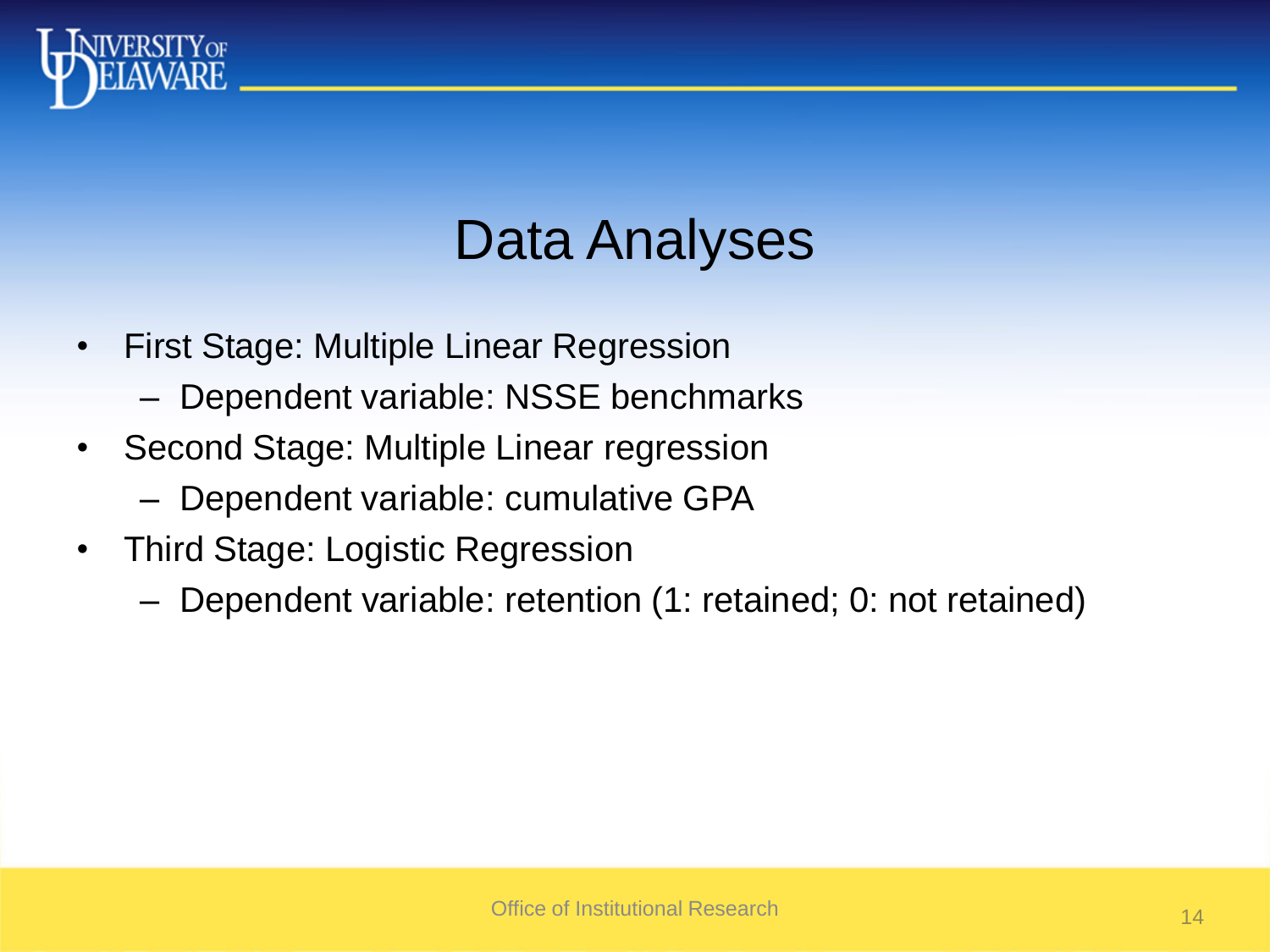

# Results (1)

- See Table 1
- URM students, both freshmen and seniors, were generally equally engaged in effective educational activities as their white peers.
- Asian seniors showed a significant higher level of engagement in student-faculty interaction.
- "Other" freshmen reported significant lower scores in four engagement areas: Level of Academic Challenge; Active and Collaborative Learning; Student-Faculty Interaction; and Supportive Campus Environment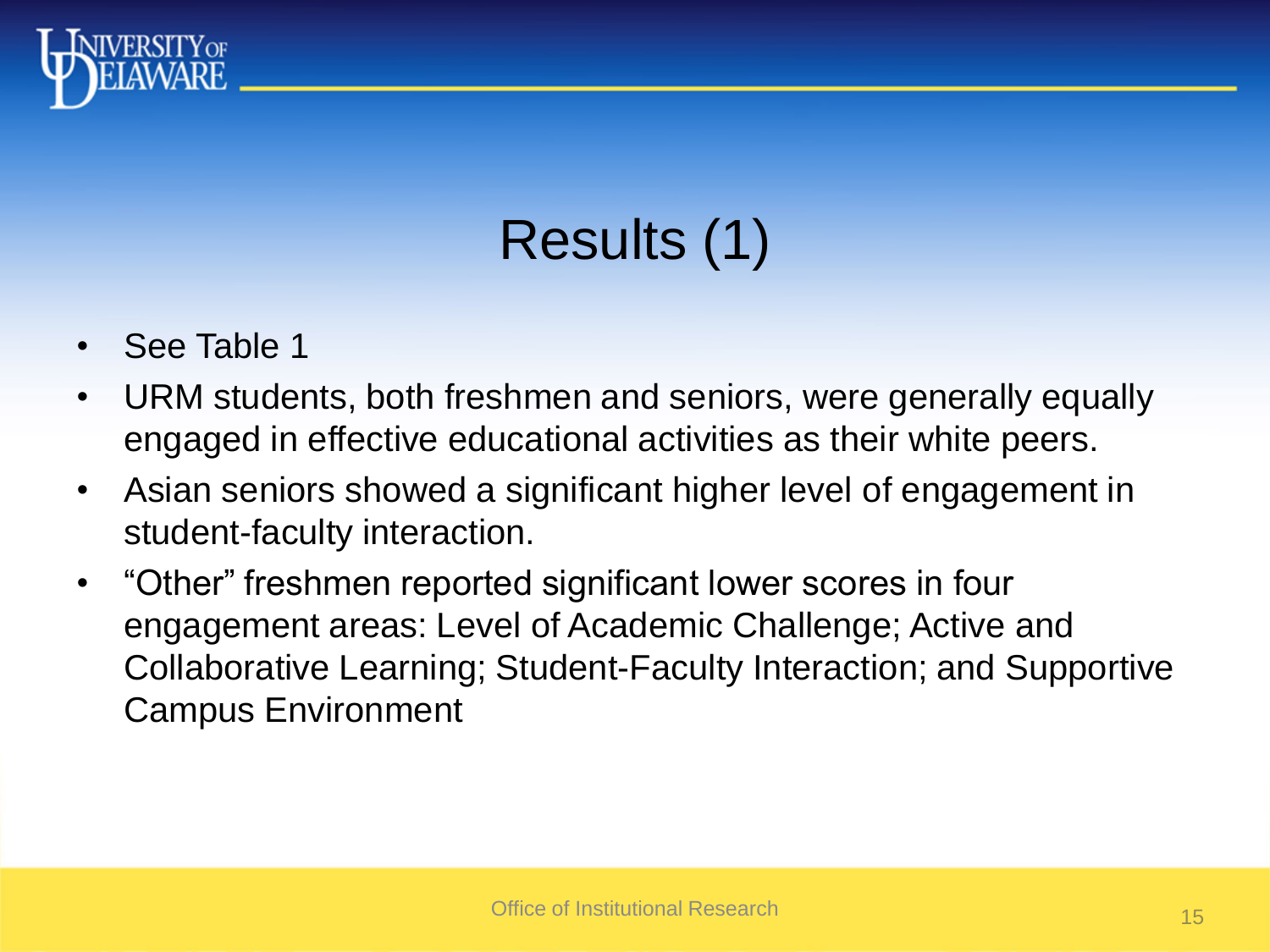

## Results (2)

- See Table 2
- Freshmen:
	- active and collaborative learning and enriching educational experiences had positive association with GPA
	- URM and Asian students associated with lower GPA compared with their white peers
	- SAT and female positively associated with GPA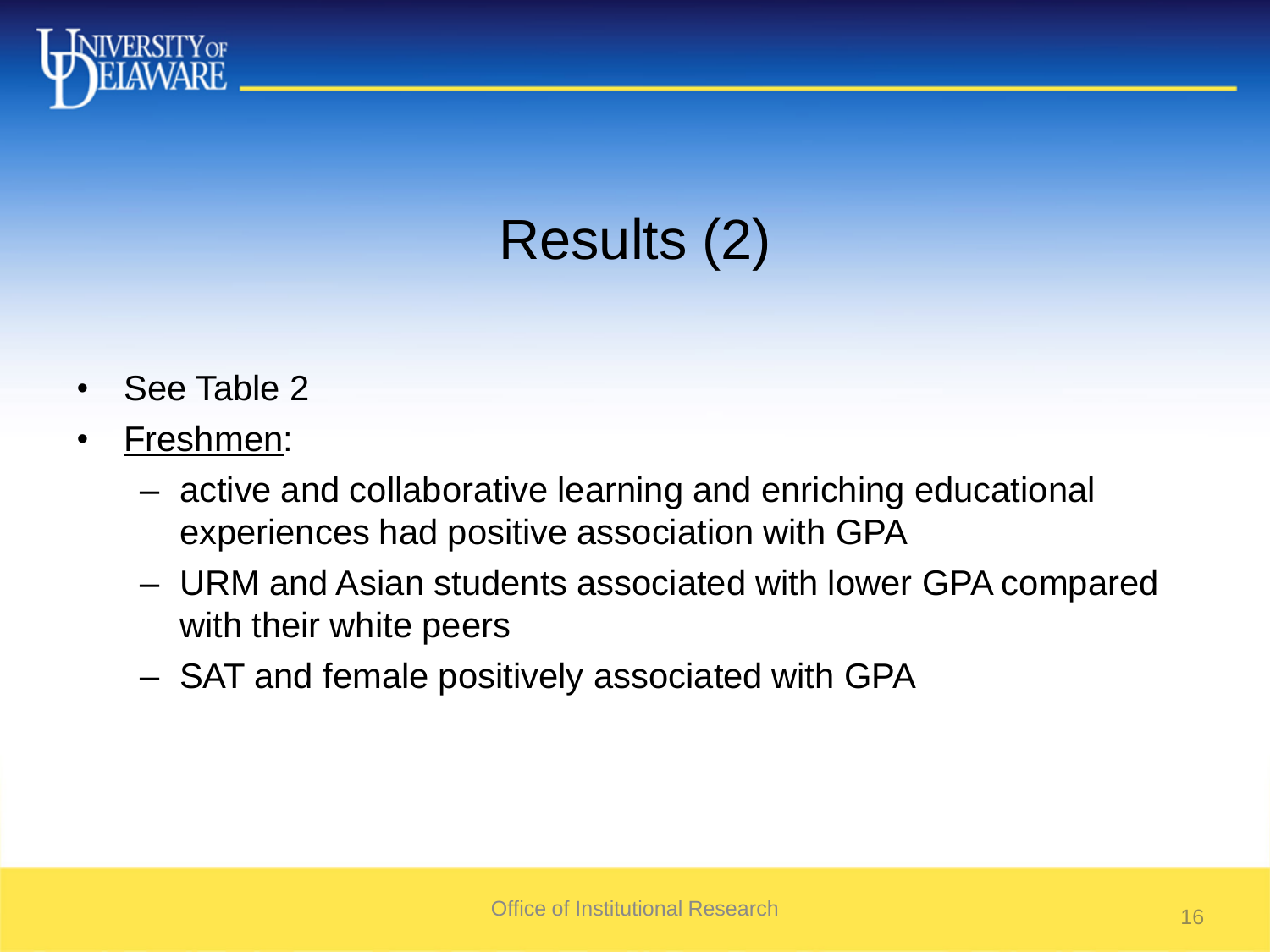

## Results (3)

- See Table 2
- Seniors:
	- Supportive campus environment had positive association with GPA
	- Ethnicity no longer contributed to GPA
	- SAT and female still positively associated with GPA
	- Living on campus and being full-time associated with higher GPA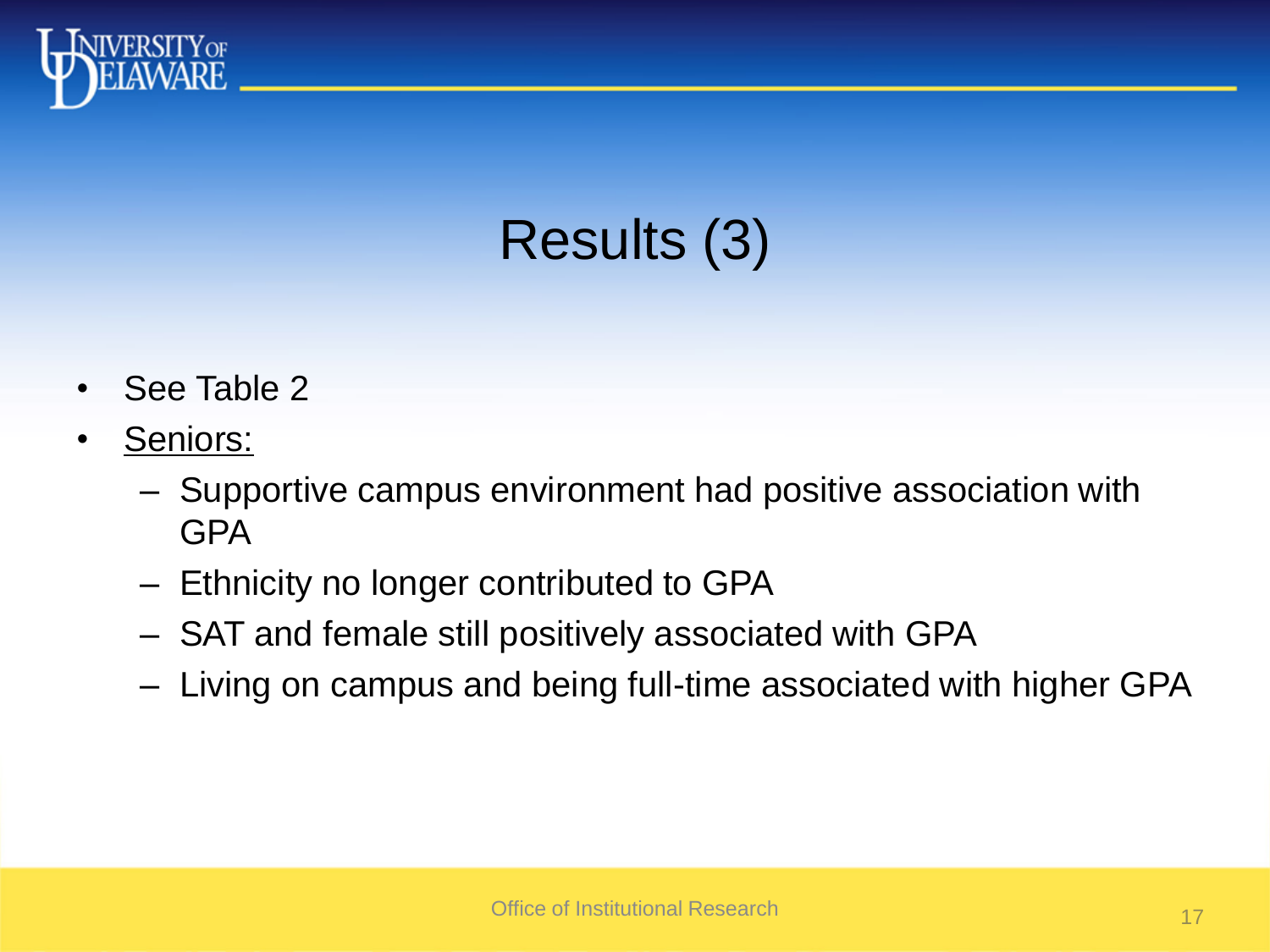

# Results (4)

- See Tables 3 and 4
- Freshmen who are more engaged in active and collaborative learning activities more likely to be retained
- Freshmen who are more engaged in enriching educational experiences less likely to be retained
- Freshmen in a more supportive campus environment more likely to be retained
- Freshmen with higher GPA more likely to be retained
- The odds of being retained decreases with the increase of GPA among Asian students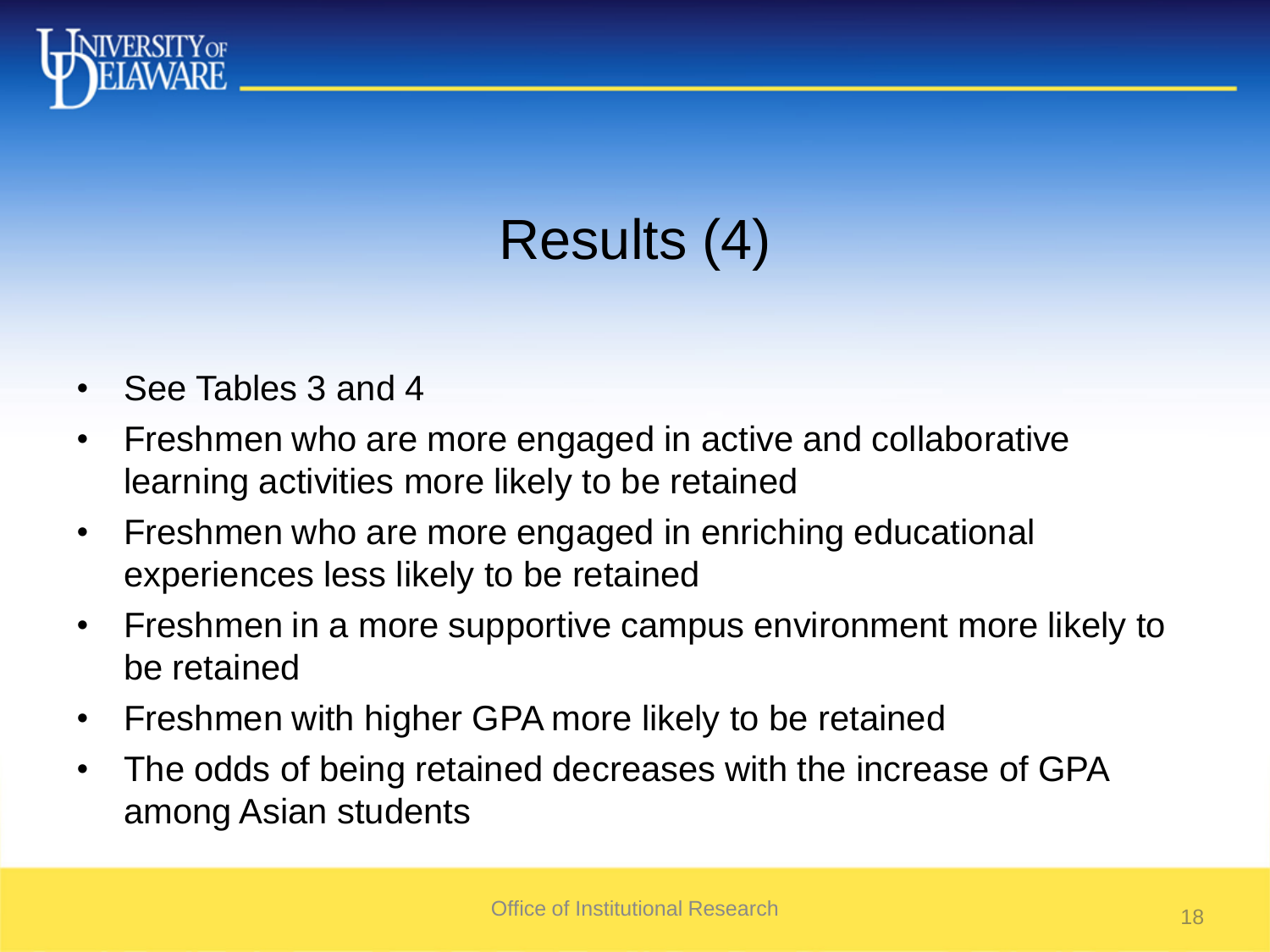

#### **Limitations**

- Concern with reliability of NSSE benchmarks
- One institution sample, can not generalize
- Limited sample size of minority students
- Very high freshman retention rate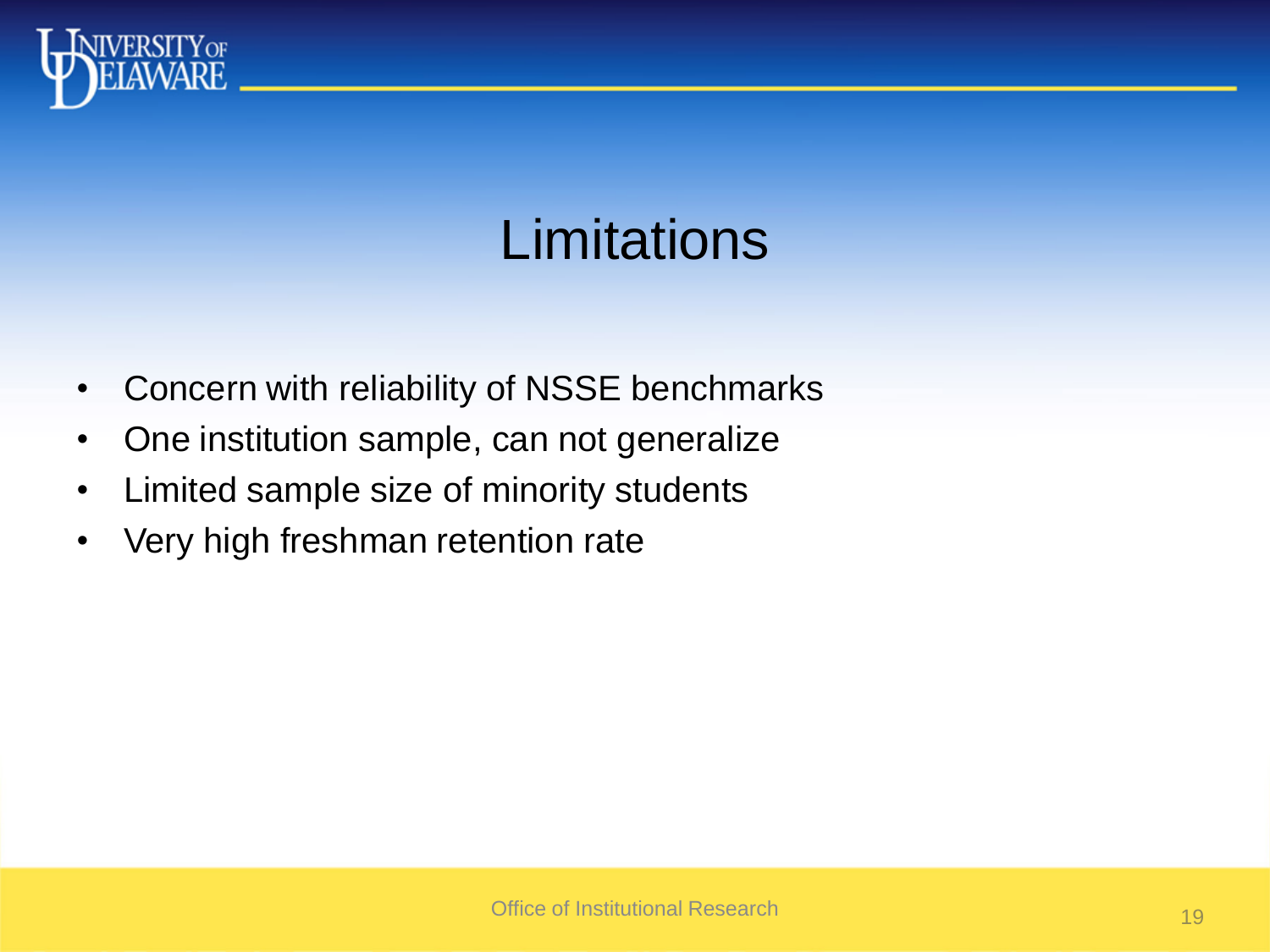

## Next Steps

- Develop alternative groupings of NSSE items
- Fit new models based on the alternative engagement measures
- Build a retention prediction model based on these findings
- Establishing an Undergraduate Student Retention Task Force with focus on diversity and STEM disciplines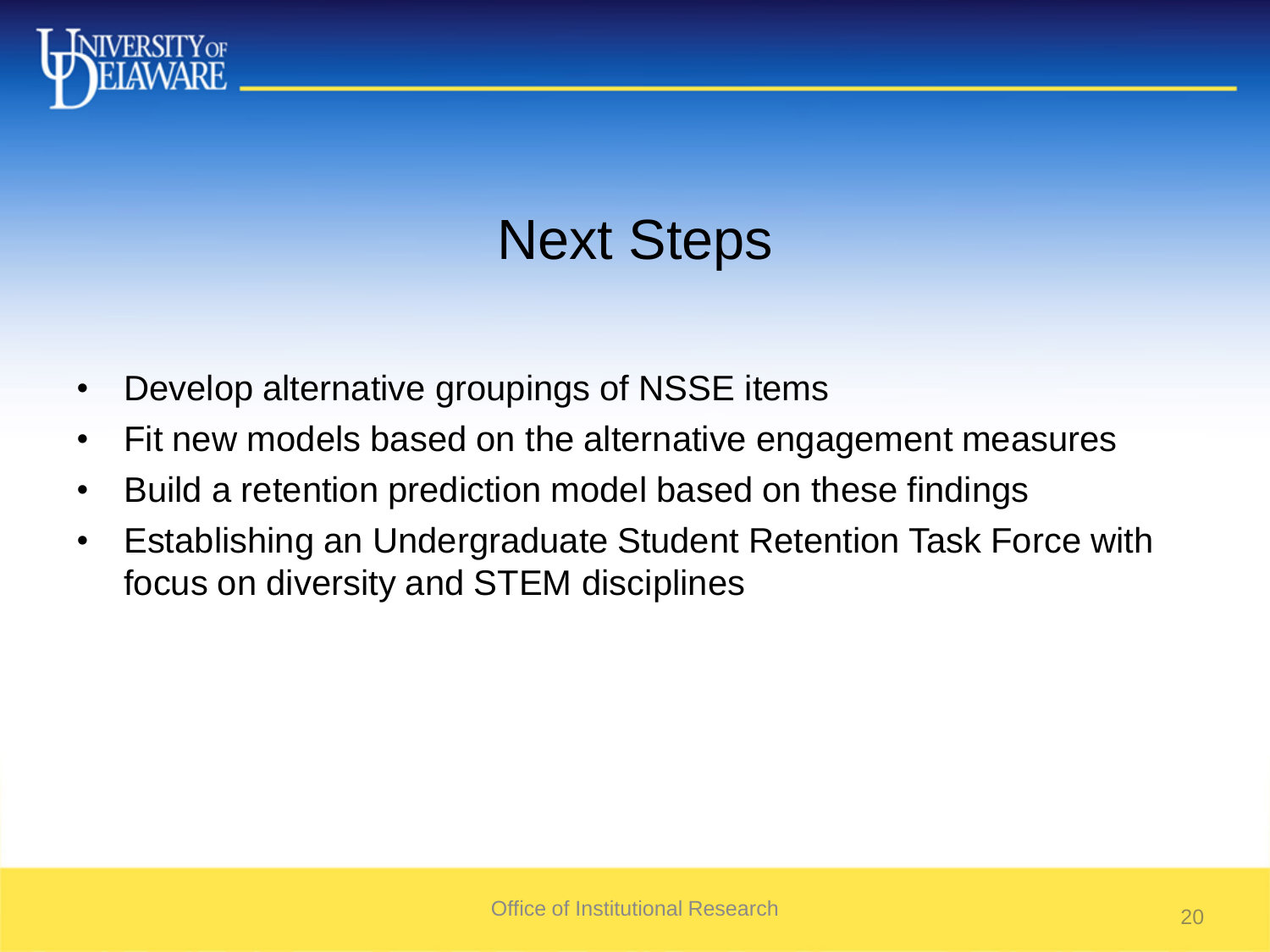

**NIVERSITY OF**<br>**ELAWARE** 



UD Office of Institutional Research - 325 Hullihen Hall - Newark, DE 19716 - USA Phone: 302-831-2021 - E-mail: irp@udel.edu - © 2011 Comments | Contact Us | Legal Notices

Updated: September 2009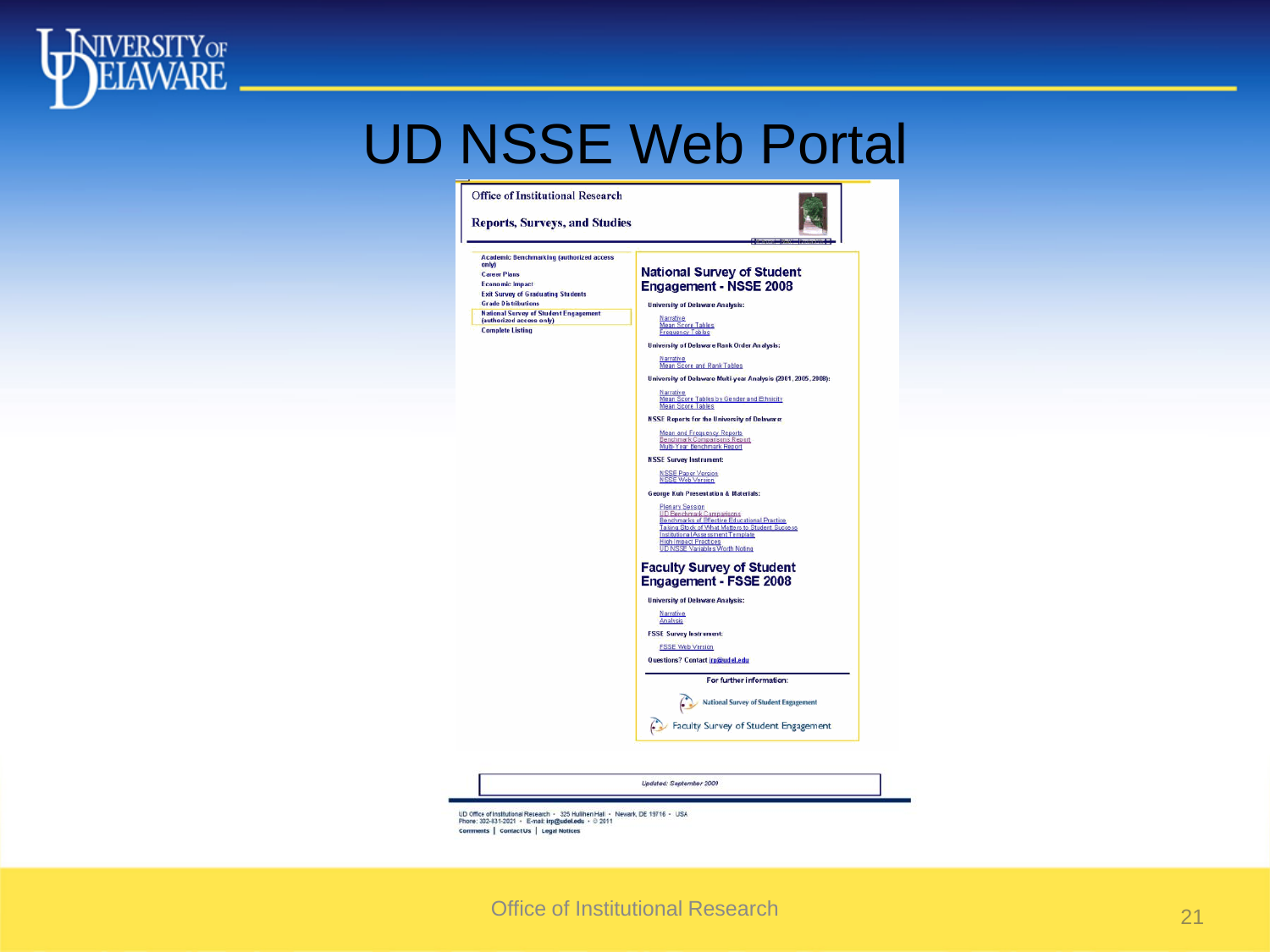



#### Discussion Questions

- What does the "other" race/ethnicity category mean?
- Which variables do you use to predict student retention and success?
- Is *satisfaction* an outcome or predictor? Or both?